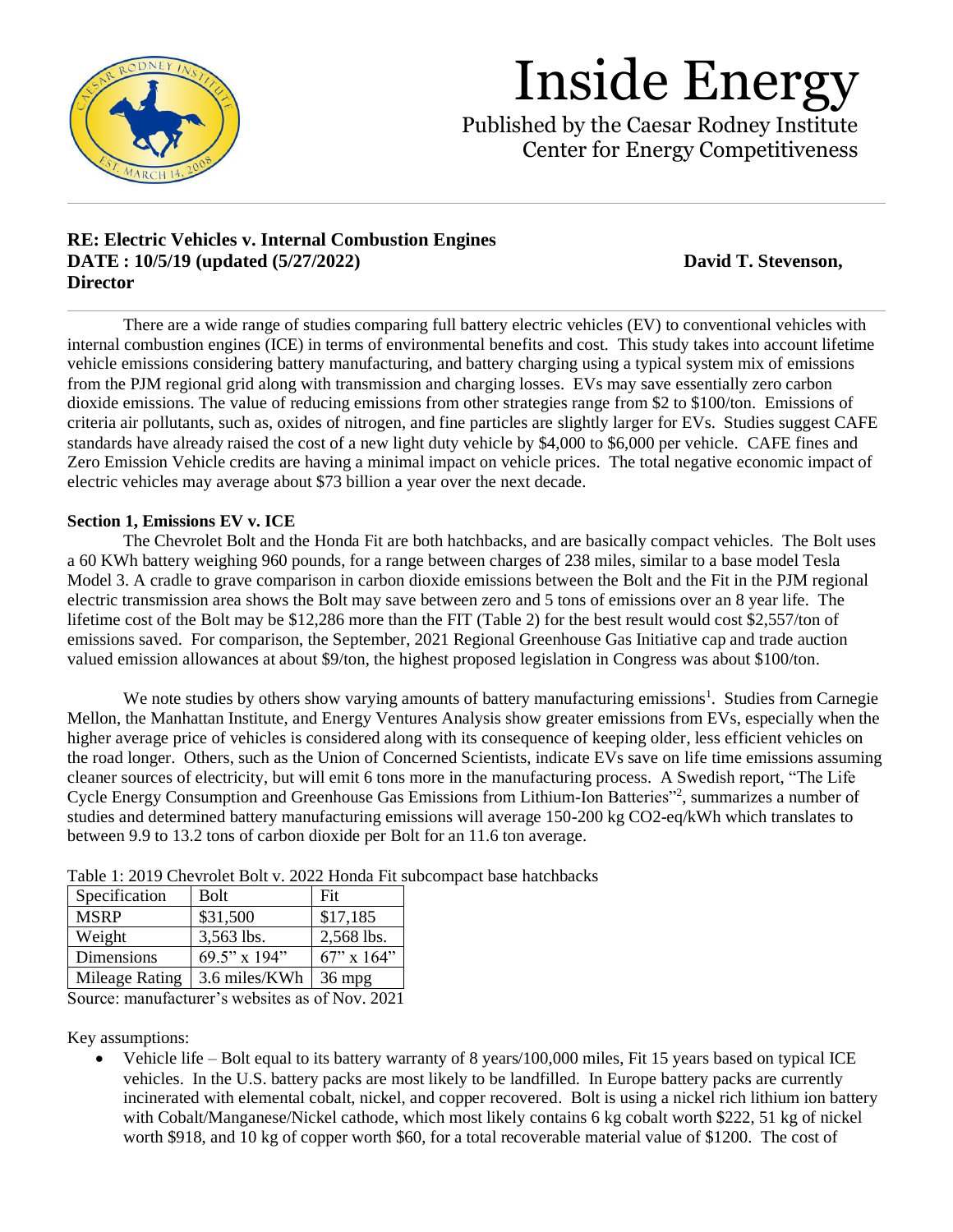

Published by the Caesar Rodney Institute Center for Energy Competitiveness

transportation, incineration, and metal processing for battery re-use may not make recovery worthwhile at this time.

- Trade in value Bolt is assumed to be zero since it will need a new battery pack quoted at \$15,734 excluding labor according to GM when the 100,000 mile warranty runs out. There may also be a charge to dispose of the 960 pound battery. We assume it will be landfilled at a cost of about \$200. An 8 year old Fit has an estimated resale value of \$3,752 according to the Kelly Blue Book for a vehicle in the most common condition.
- Registration Titling a new vehicle may require a higher document fee, or sales tax payment (4.5% assumed). The Bolt owner may pay an extra \$644 fee on the \$14,315 higher purchase price.
- Finance Charge The Bolt owner may pay an extra \$1,571 over five years for finance charges on the higher purchase and registration cost assuming a 4% interest rate.
- Maintenance Same except Fit will need 19 oil changes @ \$55 each (actual quote), and air filters will be changed 3 times @ \$25 each (actual quote) for a total of \$1120. The Bolt has regenerative brakes, but also weighs 1000 pounds more than the Fit, and so it is assumed brake and tire wear will be the same.
- Fuel use The Bolt will charge mostly at home, and will use 27,778 KWh of electricity at a net rate of \$0.096/KWh at the current Delmarva residential time-of use rate for EVs (0.056/KWh) plus \$11.70 a month customer charge for a separate meter, or \$2,667 in fuel cost, plus \$1,305 for a Level 2 home charger, for a total cost of \$3,972. The Fit will use 2,778 gallons of gasoline at \$2.94/gallon (5 year average) for a fuel cost of \$8,167.
- CO2 Emissions The Bolt will use 27,778 KWh of electricity which emits 1.09 pounds/KWh (0.854 pounds/KWh PJM Systems Mix<sup>3</sup> marked up 21.5% for transmission and charging efficiency losses<sup>4</sup>), or 15.1 tons of  $CO<sub>2</sub>$ . In addition, reports summarized above estimate manufacturing of the EV will emit between 11.6 tons more than a mid-size ICE vehicle for total emissions of 26.7 tons. The Fit will use 2,778 gallons of gasoline which emits 19.2 pounds/gallon of E10 gasoline<sup>5</sup>, or 26.7 tons of  $CO<sub>2</sub>$ . The lifetime emissions savings of the Bolt may be only zero. Not counted are the  $CO<sub>2</sub>$  emissions of mining/drilling, refining, and distribution of gasoline, or the similar costs of for coal, natural gas, uranium, and the materials to build wind and solar projects to produce electricity.
- Tax credits Only eight states have EV tax credits, and the existing federal tax credit has expired for the Bolt and for Tesla. Tax credits are ignored in this analysis. While tax credits reduce the cost for the EV owner, the full cost of the vehicle still diverts money that could be spent elsewhere. Tesla responded to the loss of \$3,750 in federal tax credits by reducing the price of the Model 3 by \$3,000. The base price of the Bolt has dropped about \$5,000 since the loss of a \$7,500 federal tax credit.
- Lost Fuel Tax revenue Federal and state fuel taxes on gasoline and diesel fuel fund highway construction. The Bolt will avoid \$1,150 in fuel taxes, but will partially make that up with higher registration fees (\$697 in this example). Some states are adjusting registration fees to collect the difference, or are considering switching to a mileage fee instead of a gas tax. As of now this is an advantage for the Bolt, but shows up in the gasoline price of the Fit.

| Cost Item                          | <b>Bolt</b> | Fit         |  |  |
|------------------------------------|-------------|-------------|--|--|
| Net Initial Cost                   | \$31,500    | \$17,185    |  |  |
| Finance Charge Difference          | \$1,571     |             |  |  |
| <b>Fuel Cost</b>                   | \$3,972     | \$8,167     |  |  |
| <b>DMV Document Fee Difference</b> | \$644       |             |  |  |
| Engine oil, oil filter, air filter |             | \$1,120     |  |  |
| <b>Resale Value</b>                | \$200       | $(\$3,752)$ |  |  |
| <b>Total Cost</b>                  | \$37,707    | \$22,720    |  |  |

Table 2: Cost differential of the Bolt and Fit after 8 years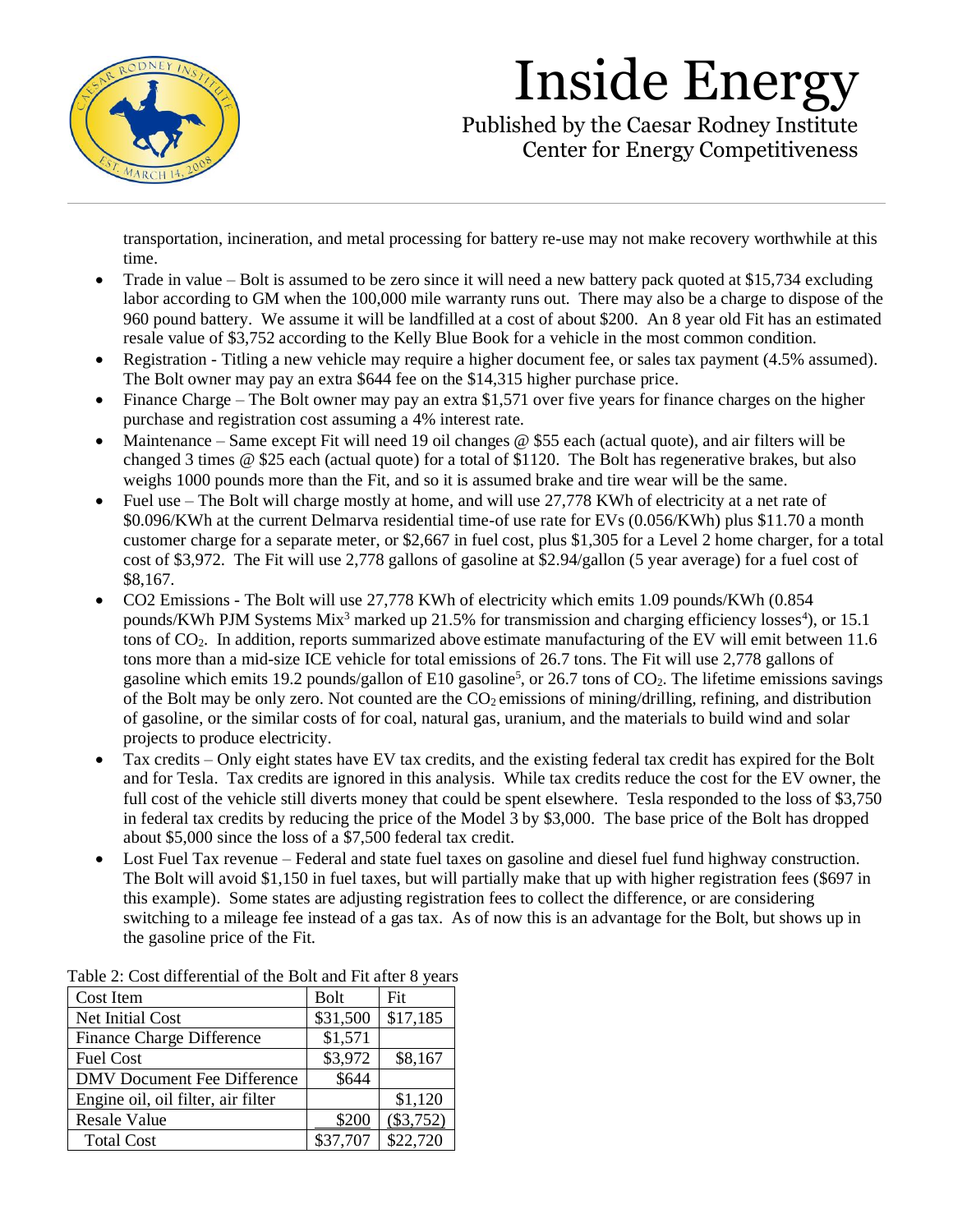

Published by the Caesar Rodney Institute Center for Energy Competitiveness

| Net Cost                     | \$14,987 |  |
|------------------------------|----------|--|
| Cost/Ton if 6 tons CO2 saved | \$2.498  |  |

Two major vehicle air pollutants can impact health, oxides of nitrogen  $(NO<sub>2</sub>)$  and fine particulate matter (PM<sub>2.5</sub>). Health impact studies conducted by the EPA show 90 to 95 percent of the negative health impacts of these pollutants are related to fine particles. EPA Tier 3 tail pipe emission standards established in 2014 will limit fine particle pollution to 0.7 pounds over 100,000 miles of driving in vehicles built between 2019 and 2025. The FIT meets the Tier 3 standards. By comparison, The PJM system mix for 2019 year to date indicates an electric vehicle using about 28 megawatt-hours of electricity over 100,000 miles will emit about 24.7 pounds of sulphur dioxide per KWh when adjusted for efficiency losses. One study<sup>6</sup> suggests the sulphur dioxide emissions might convert to 1.5 to 2.2 pounds of fine particles, up to about twice as much as the gasoline powered vehicle, and would still leave 22.5 pounds of sulphur dioxide pollution. Likewise, meeting the EPA emission standards will lead to average NOX emissions of about 6.6 pounds for the Fit which meets 2025 emission standards, compared to about 18.7 pounds for the EV using the adjusted PJM systems mix. In addition, on our worst days, fine particle ambient air levels are running only about half of national standards, and NO<sup>2</sup> is running about two-thirds of the standard, so no health impacts are expected.

Notes:

1. Energy Ventures Analysis, July 10, 2019, Evaluation of the Colorado Zero Emission Vehicle Regulation, [http://coratepayers.org/wp-content/uploads/2019/08/Energy-Venture-Analysis-Evaluation-of-the-Colorado-](http://coratepayers.org/wp-content/uploads/2019/08/Energy-Venture-Analysis-Evaluation-of-the-Colorado-Zero-Emission-Vehicle-Regulation-ZEV-.pdf)[Zero-Emission-Vehicle-Regulation-ZEV-.pdf](http://coratepayers.org/wp-content/uploads/2019/08/Energy-Venture-Analysis-Evaluation-of-the-Colorado-Zero-Emission-Vehicle-Regulation-ZEV-.pdf)

, Jenn et al., "Alternative Fuel vehicle Adoption Increases Fleet Gasoline Consumption and Greenhouse Gas e missions under United States Corporate Average Fuel Economy Policy and Greenhouse Gas Emissions Stand ards," Journal of Environmental Science and Technology, March 1, 2016. Carnegie Mellon University, Jonathan A. Lesser. The high Cost of Electric Vehicles. The Manhattan Institute, . https://www.manhattan‐ institute.org/html/shortcircuit‐high‐cost‐electric‐vehicle‐subsidies‐11241.html. May 2018, Union of Concerned Scientists, 2015, "Cleaner Cars Cradle to Grave", [https://www.ucsusa.org/clean-vehicles/electric-vehicles/life](https://www.ucsusa.org/clean-vehicles/electric-vehicles/life-cycle-ev-emissions)[cycle-ev-emissions](https://www.ucsusa.org/clean-vehicles/electric-vehicles/life-cycle-ev-emissions)

- 2. The Life Cycle Energy Consumption and Greenhouse Gas Emissions from Lithium-Ion Batteries**,**  [The Life Cycle Energy Consumption and Greenhouse Gas Emissions from Lithium-Ion Batteries](https://www.ivl.se/download/18.5922281715bdaebede95a9/1496136143435/C243.pdf)  [\(ivl.se\)](https://www.ivl.se/download/18.5922281715bdaebede95a9/1496136143435/C243.pdf)
- 3. PJM Interconnection, LLC, Systems Mix January, 2018, to December, 2018, [https://gats.pjm](https://gats.pjm-eis.com/gats2/PublicReports/PJMSystemMix)[eis.com/gats2/PublicReports/PJMSystemMix](https://gats.pjm-eis.com/gats2/PublicReports/PJMSystemMix)
- 4. PJM Interconnection, LLC, Marginal Losses Implementation Training, 2007, 9.1 % transmission loss at 50 miles, [https://www.pjm.com/~/media/training/new-initiatives/ip-ml/marginal-losses-implementation](https://www.pjm.com/~/media/training/new-initiatives/ip-ml/marginal-losses-implementation-training.ashx)[training.ashx](https://www.pjm.com/~/media/training/new-initiatives/ip-ml/marginal-losses-implementation-training.ashx) , University of Delaware, "Measurement of power loss during electric vehicle charging and discharging", Elpiniki Apostolaki-Iosifidou, 3/15/17, 12.4% at 40 amps, [https://www.sciencedirect.com/science/article/pii/S0360544217303730#!](https://www.sciencedirect.com/science/article/pii/S0360544217303730)
- 5. U.S. EIA, "How much carbon dioxide is produced from burning gasoline and diesel fuel?", <https://www.eia.gov/tools/faqs/faq.php?id=307&t=11>
- 6. Journal of Engineering and Environmental Science, May, 2008, "Characterization of PM2.5 and conversion of sulphur dioxide in inland areas of Taiwan",